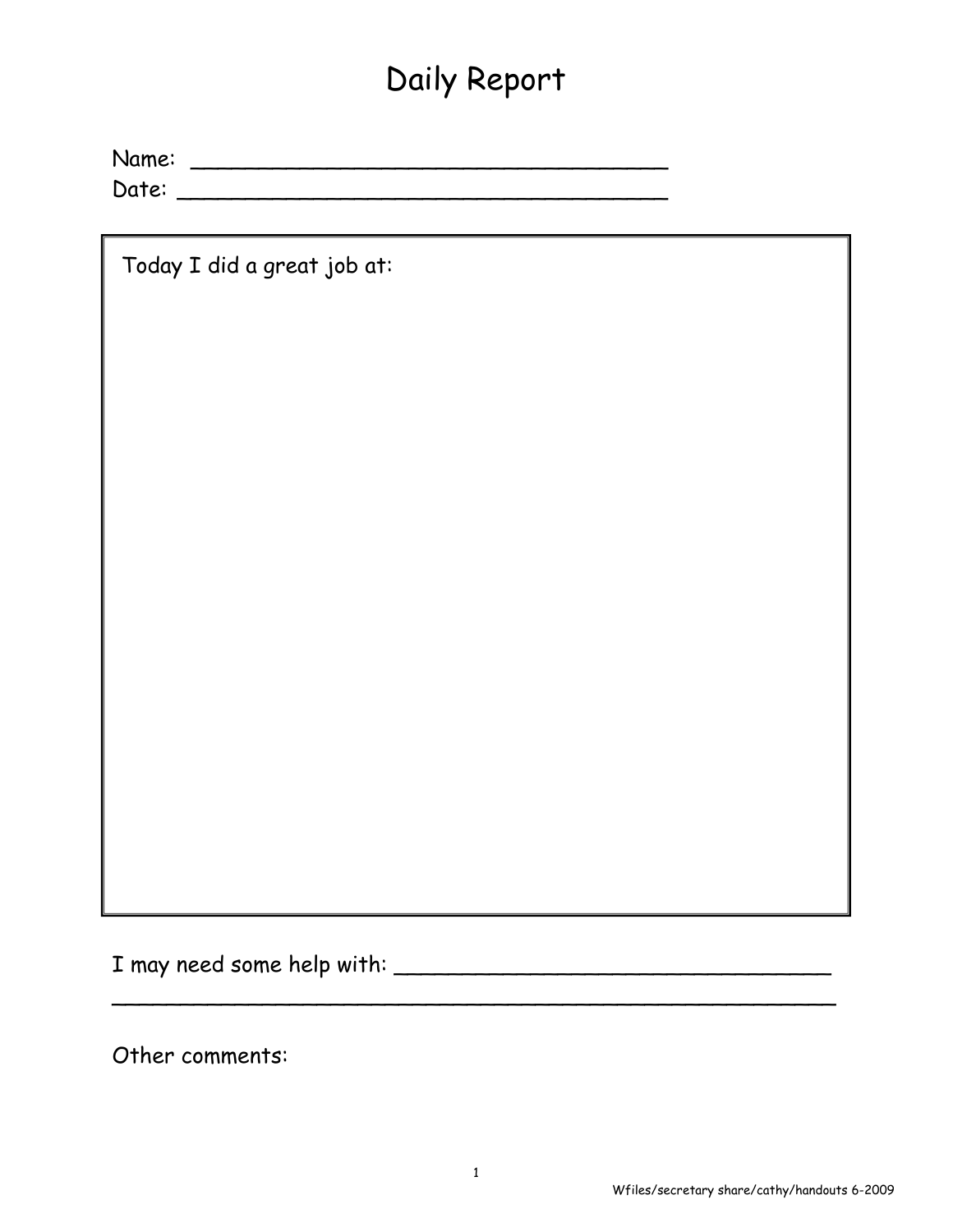

Friday Folder



Date: Teacher comments:

Parent comments:

Date: Teacher comments:

Parent comments:

Date: Teacher comments:

Parent comments:

Date: Teacher comments:

Parent comments: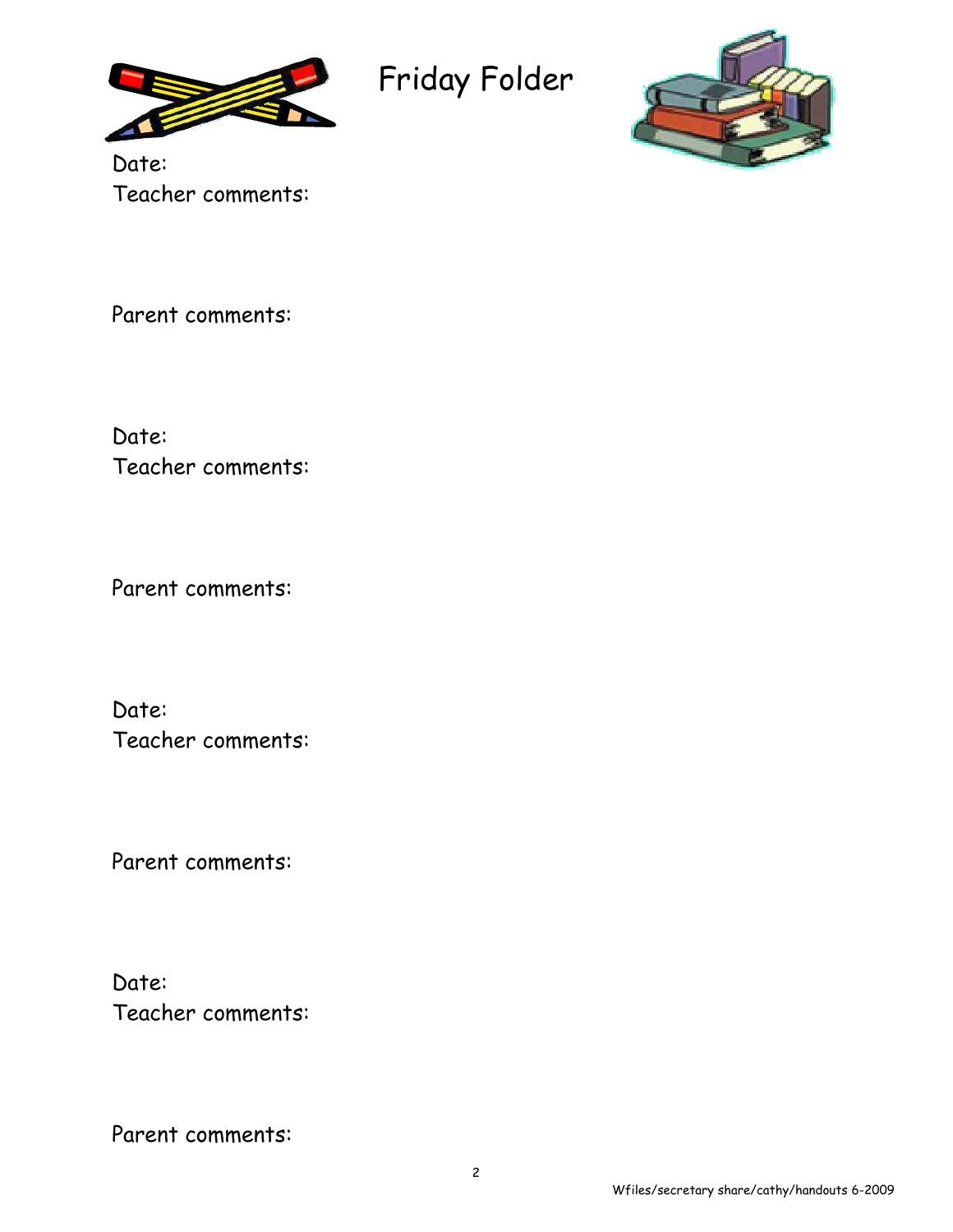Behavior Report for\_\_\_\_\_\_\_\_\_\_\_\_\_\_\_\_\_\_\_\_\_\_\_\_\_\_\_\_\_\_\_

Date \_\_\_\_\_\_\_\_\_\_\_\_\_\_\_\_\_\_\_\_\_\_\_

| Times of<br>Day                                                                                     | Followed<br>Directions | Listened to<br>Directions | <b>Raised Hand</b><br>before<br>Talking | Did not<br>Argue with<br>Adults |  |  |  |
|-----------------------------------------------------------------------------------------------------|------------------------|---------------------------|-----------------------------------------|---------------------------------|--|--|--|
| Morning                                                                                             |                        |                           |                                         |                                 |  |  |  |
| Afternoon                                                                                           |                        |                           |                                         |                                 |  |  |  |
| Specials                                                                                            |                        |                           |                                         |                                 |  |  |  |
|                                                                                                     |                        |                           |                                         |                                 |  |  |  |
| Unacceptable = $\left(\frac{\circ}{\bullet}\right)$<br>$\bullet$ $\bullet$<br>Fair = $($<br>Great = |                        |                           |                                         |                                 |  |  |  |
| <b>Teacher Comment</b>                                                                              |                        |                           |                                         |                                 |  |  |  |
|                                                                                                     |                        |                           |                                         |                                 |  |  |  |
| <b>Parent Comment</b>                                                                               |                        |                           |                                         |                                 |  |  |  |
|                                                                                                     |                        |                           |                                         |                                 |  |  |  |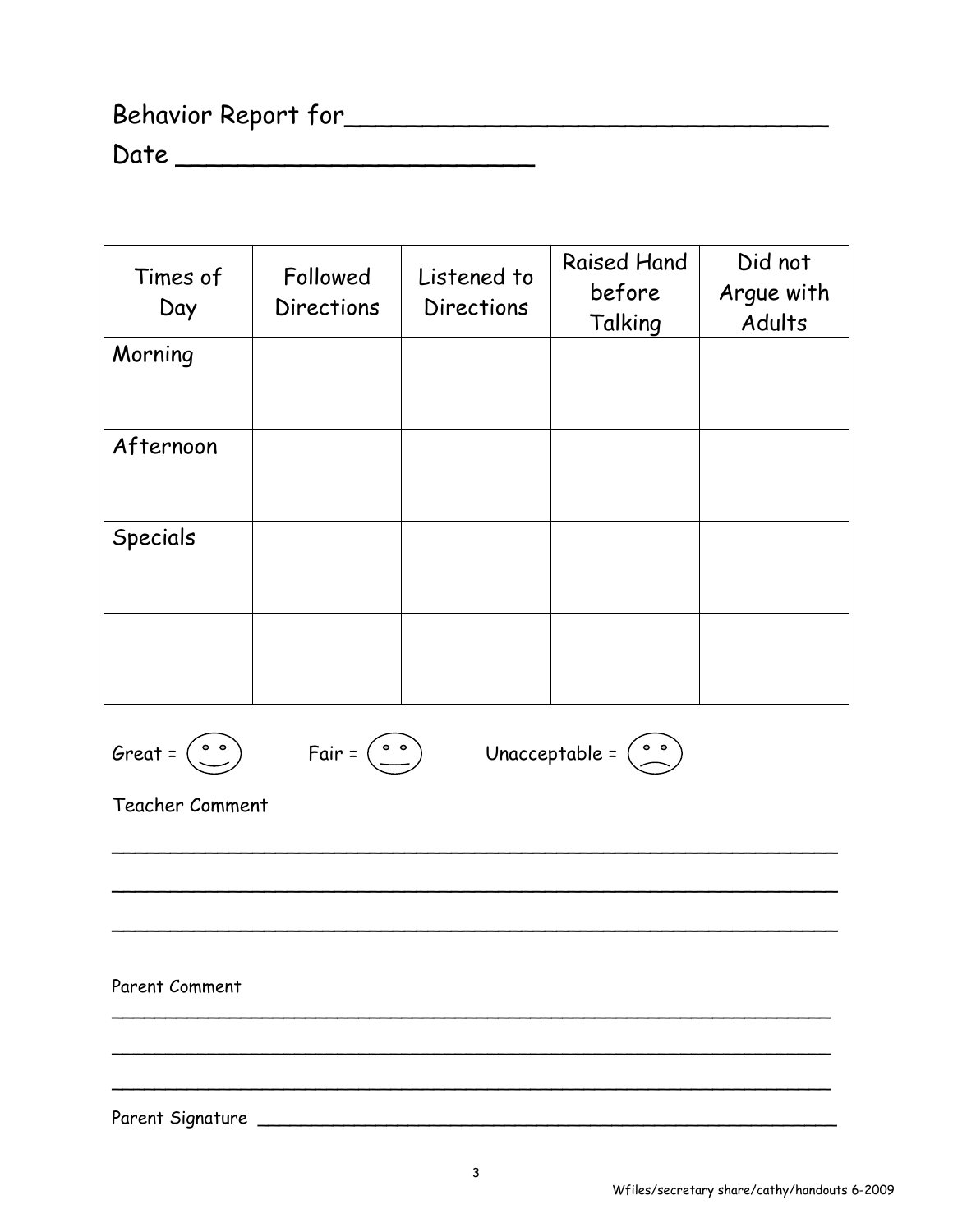## Weekly Behavior Chart

Week of \_\_\_\_\_\_\_\_\_\_\_\_\_

|                     | Sat<br>Correctly<br>in Chair | Followed<br><b>Directions</b> | * Listened<br>with "5"<br>While Others<br>Spoke | Participated | Earned<br><b>Bonus</b><br>Points | Parent<br><b>Initials</b> |
|---------------------|------------------------------|-------------------------------|-------------------------------------------------|--------------|----------------------------------|---------------------------|
| Monday              |                              |                               |                                                 |              |                                  |                           |
| A.M.                |                              |                               |                                                 |              |                                  |                           |
| P.M.                |                              |                               |                                                 |              |                                  |                           |
| Specials            |                              |                               |                                                 |              |                                  |                           |
| <b>Total Points</b> |                              |                               |                                                 |              |                                  |                           |
| Comments:           |                              |                               |                                                 |              |                                  |                           |
|                     |                              |                               |                                                 |              |                                  |                           |
| Tuesday             |                              |                               |                                                 |              |                                  |                           |
| A.M.                |                              |                               |                                                 |              |                                  |                           |
| P.M.                |                              |                               |                                                 |              |                                  |                           |
| Specials            |                              |                               |                                                 |              |                                  |                           |
| <b>Total Points</b> |                              |                               |                                                 |              |                                  |                           |
| Comments:           |                              |                               |                                                 |              |                                  |                           |
|                     |                              |                               |                                                 |              |                                  |                           |
| Wednesday           |                              |                               |                                                 |              |                                  |                           |
| A.M.                |                              |                               |                                                 |              |                                  |                           |
| P.M.                |                              |                               |                                                 |              |                                  |                           |
| Specials            |                              |                               |                                                 |              |                                  |                           |
| <b>Total Points</b> |                              |                               |                                                 |              |                                  |                           |
| Comments:           |                              |                               |                                                 |              |                                  |                           |
|                     |                              |                               |                                                 |              |                                  |                           |
| Thursday            |                              |                               |                                                 |              |                                  |                           |
| A.M.                |                              |                               |                                                 |              |                                  |                           |
| P.M.                |                              |                               |                                                 |              |                                  |                           |
| Specials            |                              |                               |                                                 |              |                                  |                           |
| <b>Total Points</b> |                              |                               |                                                 |              |                                  |                           |
| Comments:           |                              |                               |                                                 |              |                                  |                           |
|                     |                              |                               |                                                 |              |                                  |                           |
| Friday              |                              |                               |                                                 |              |                                  |                           |
| A.M.                |                              |                               |                                                 |              |                                  |                           |
| P.M.                |                              |                               |                                                 |              |                                  |                           |
| Specials            |                              |                               |                                                 |              |                                  |                           |
| <b>Total Points</b> |                              |                               |                                                 |              |                                  |                           |
| Comments:           |                              |                               |                                                 |              |                                  |                           |
|                     |                              |                               |                                                 |              |                                  |                           |
| Points for<br>Week  |                              |                               |                                                 |              |                                  |                           |

"5" = eyes, ears, mouths closed, hands free, and feet still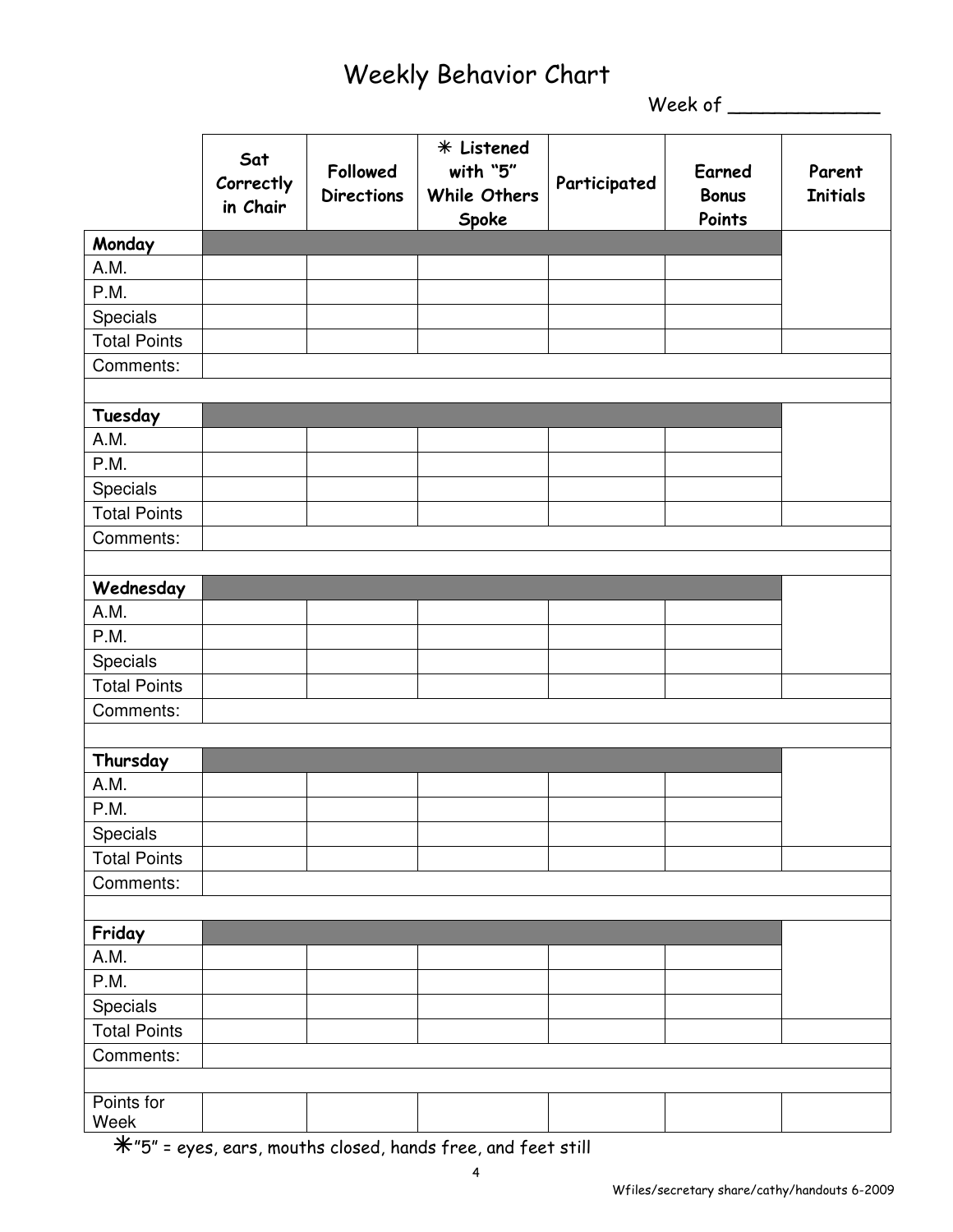| Name <sub>.</sub>         | Date.                |
|---------------------------|----------------------|
| Homework:                 | Behavior:            |
| Spelling                  | Great (0-3 warnings) |
| Reading                   | Good (4-6 warnings)  |
| Math                      | Fair (7-9 warnings)  |
| Science<br>$\overline{5}$ | Poor (10+ warnings)  |
| Social Studies            | Comments:            |
| English                   |                      |
| Other                     |                      |
|                           |                      |
| Parent Signature          |                      |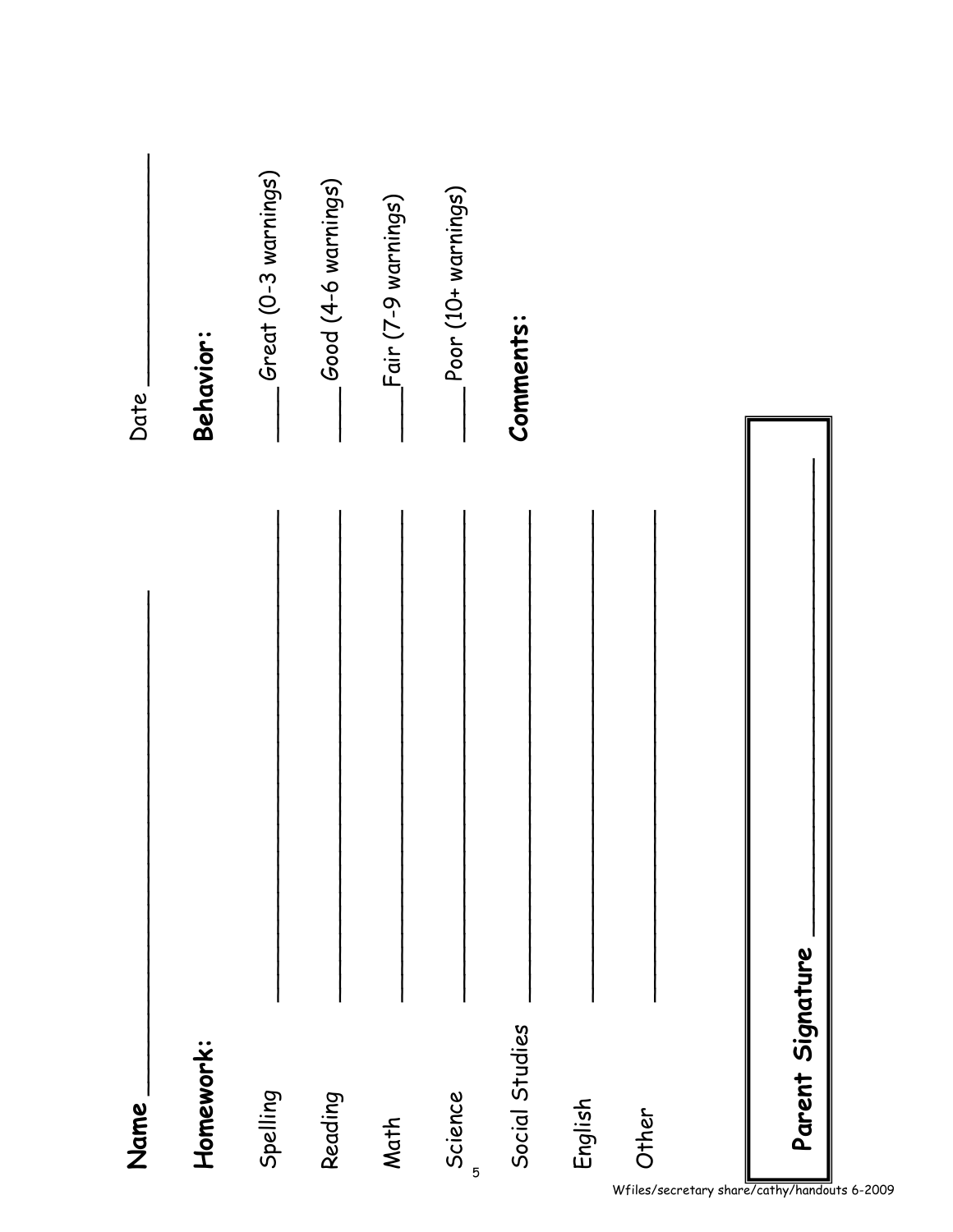|   | $\sqrt{2}$ = YES!                         | $X = No$           |
|---|-------------------------------------------|--------------------|
|   |                                           |                    |
| ш | Kept hands to self                        |                    |
| ш | Stayed in seat                            |                    |
| ப | Raised hand in order to participate       |                    |
| ш | Respected other people's property         |                    |
| ш | Brought assignment log & books to room 28 |                    |
|   |                                           |                    |
|   | (date)                                    | (teacher initials) |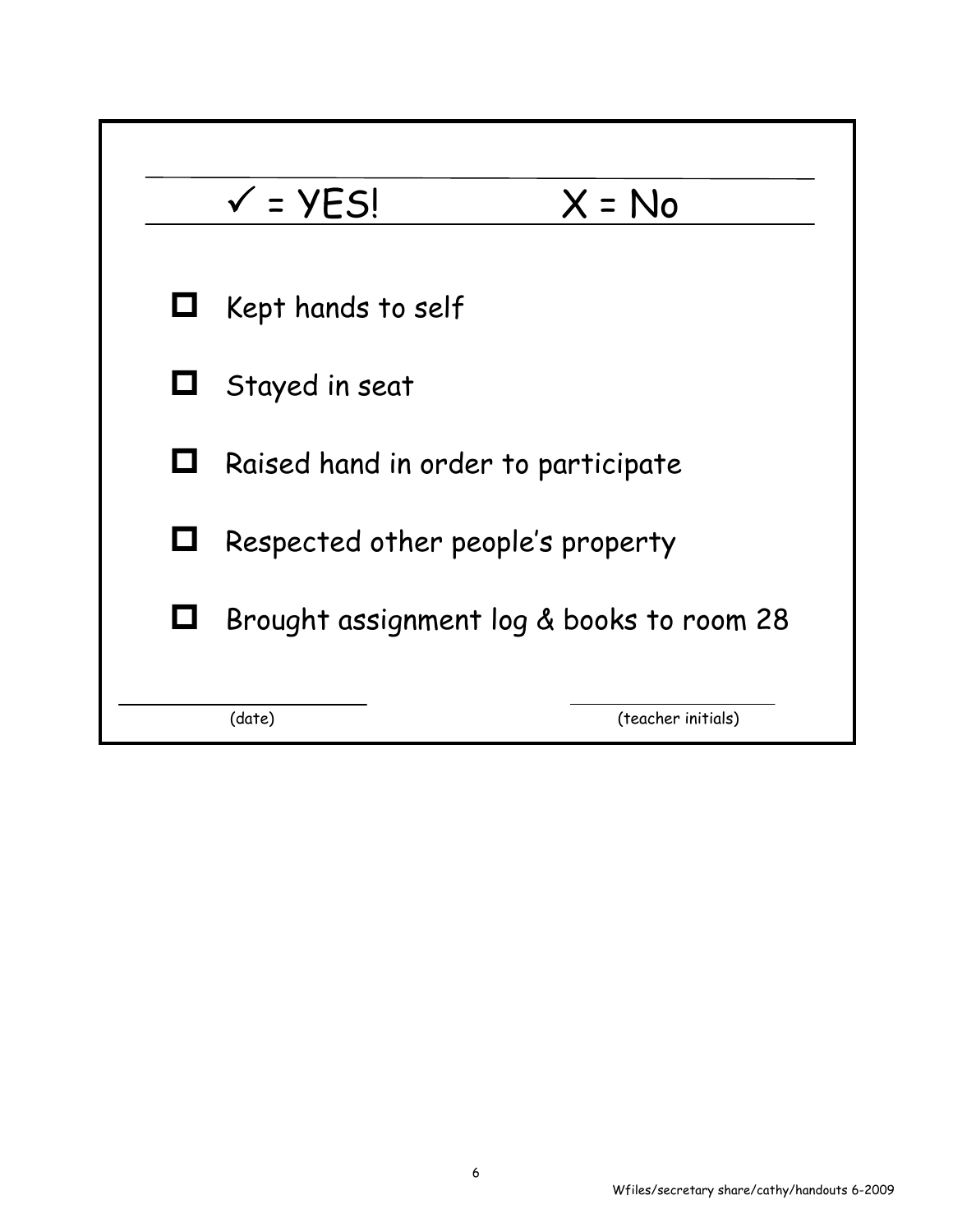Date: \_\_\_\_\_\_\_\_\_\_\_\_\_\_\_\_\_\_\_\_\_\_\_\_\_

| Did I                                         | A.M. | <b>P.M.</b> |
|-----------------------------------------------|------|-------------|
| <b>Follow Directions</b>                      |      |             |
| Complete My Work w/Good Work<br><b>Habits</b> |      |             |
| Use My Manners                                |      |             |
| <b>Respect My Friends</b>                     |      |             |
| <b>Have Good Restroom Breaks</b>              |      |             |
| Have Good Cafeteria Behavior                  |      |             |
| Do a Good Job in Specials                     |      |             |

#### **My color for today was:**

| <b>GREEN</b>  | <b>Reason:</b> |
|---------------|----------------|
| <b>YELLOW</b> | <b>Reason:</b> |
| <b>RED</b>    | <b>Reason:</b> |

Positive Points: \_\_\_\_\_\_\_\_\_

Homework: \_\_\_\_\_\_\_\_\_\_\_\_\_\_\_\_\_\_\_\_\_\_\_\_\_\_\_\_\_\_\_\_\_\_\_\_\_\_\_\_\_\_\_\_\_\_\_\_

SIGN & RETURN \_\_\_\_\_\_\_\_\_\_\_\_\_\_\_\_\_\_\_\_\_\_\_\_\_\_\_\_\_\_\_\_\_\_\_\_\_\_\_\_\_\_\_\_

Comments: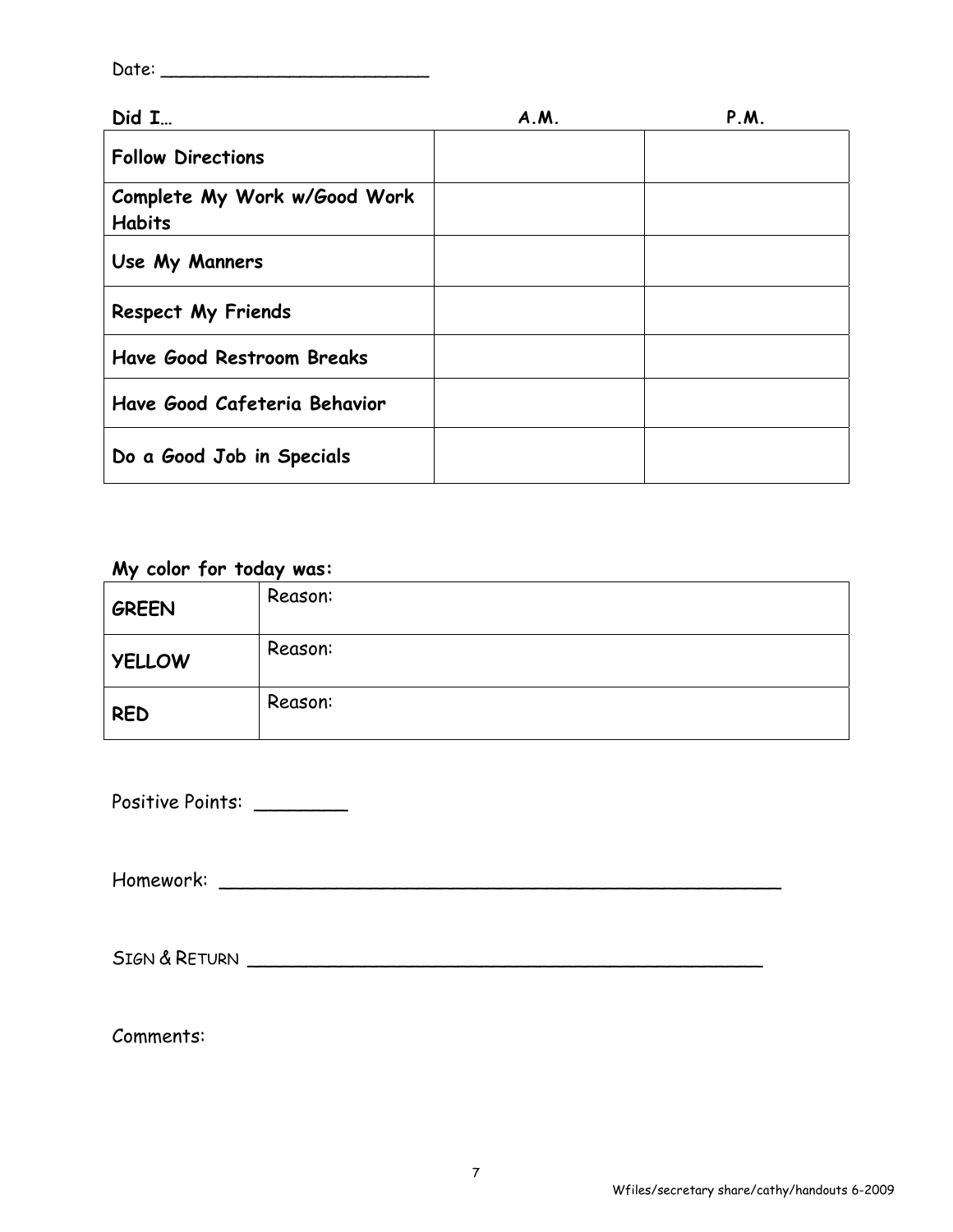# Homework Check List Week:

Fill-in your assignments below. Check them off as they are completed.

|                            | Math           |  | Reading                        |        |
|----------------------------|----------------|--|--------------------------------|--------|
| Mon. $\qquad \qquad \Box$  |                |  | Mon. $\qquad \qquad \Box$      |        |
|                            |                |  | Tues. $\overline{\phantom{a}}$ |        |
| Wed. $\qquad \qquad \Box$  |                |  |                                |        |
| Thurs. $\Box$              |                |  | Thurs.                         |        |
| Fri. $\Box$                |                |  |                                |        |
|                            | Science        |  | Writing                        |        |
| Mon. $\qquad \qquad \Box$  |                |  |                                |        |
| Tues. $\qquad \qquad \Box$ |                |  | Tues. $\Box$                   |        |
| Wed.                       |                |  |                                |        |
| Thurs. $\Box$              |                |  |                                |        |
|                            |                |  |                                |        |
|                            | Social Studies |  | Other                          |        |
|                            |                |  |                                |        |
| Tues. $\qquad \qquad \Box$ |                |  |                                |        |
|                            |                |  |                                | $\Box$ |
| Thurs. $\Box$              |                |  | Thurs.                         |        |
|                            |                |  | $Fri.$ $\qquad \qquad \Box$    |        |

© 2000 All information provided here is proprietary to FamilyEducation Network®.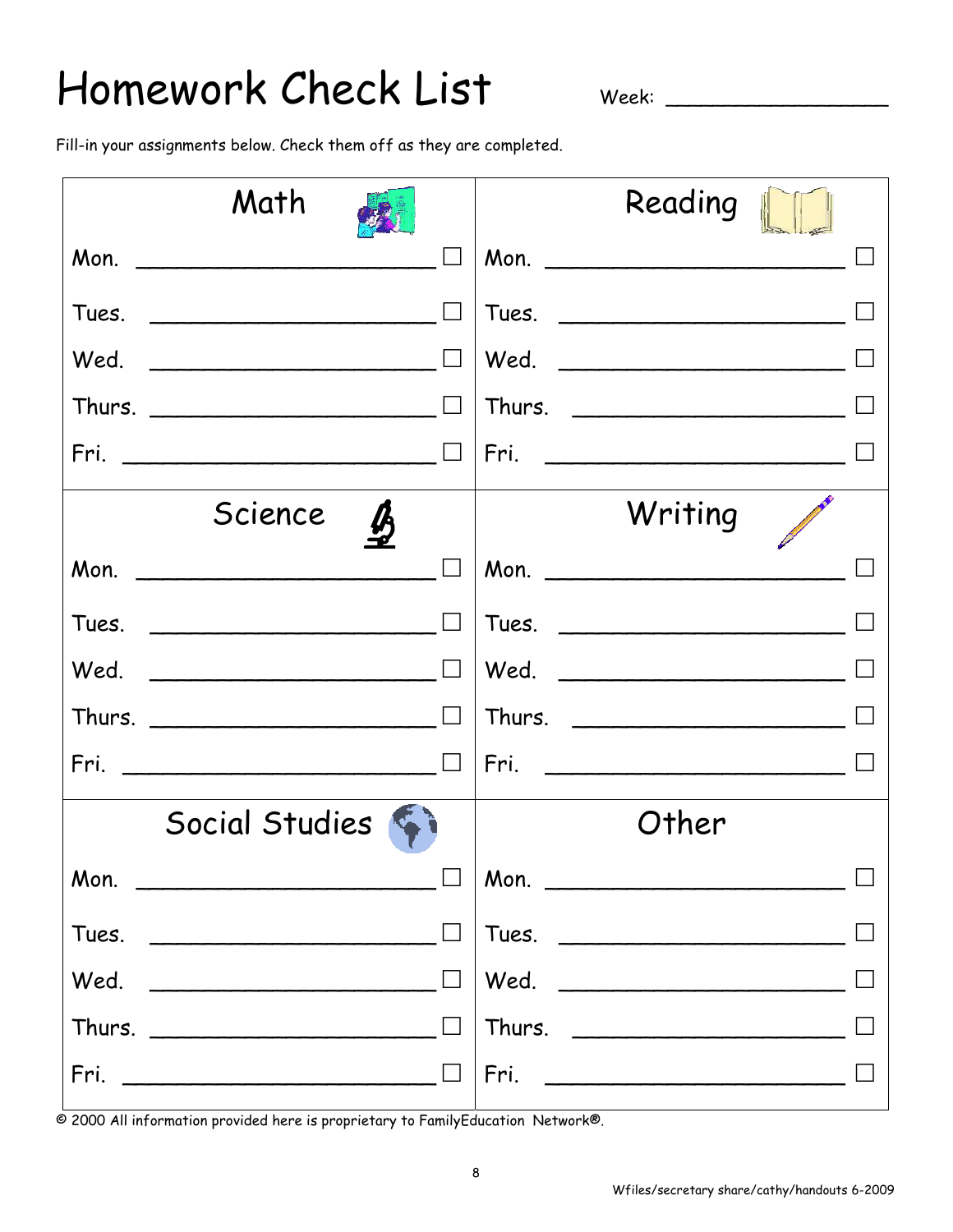#### Positive Behaviors

Name:

Date:\_\_\_\_\_\_\_\_\_\_\_\_\_\_\_\_\_\_\_\_\_\_\_\_\_\_\_\_\_

| Goal or Rule<br>(List Below) |      | $\odot$ | 3 |
|------------------------------|------|---------|---|
|                              | A.M. |         |   |
|                              | P.M. |         |   |
|                              | A.M. |         |   |
|                              | P.M. |         |   |
|                              | A.M. |         |   |
|                              | P.M. |         |   |
|                              | A.M. |         |   |
|                              | P.M. |         |   |
|                              | A.M. |         |   |
|                              | P.M. |         |   |

### **Totals for the Day: \_\_\_\_\_\_\_\_\_ \_\_\_\_\_\_\_\_**

Student Comments:

http://specialed.about.com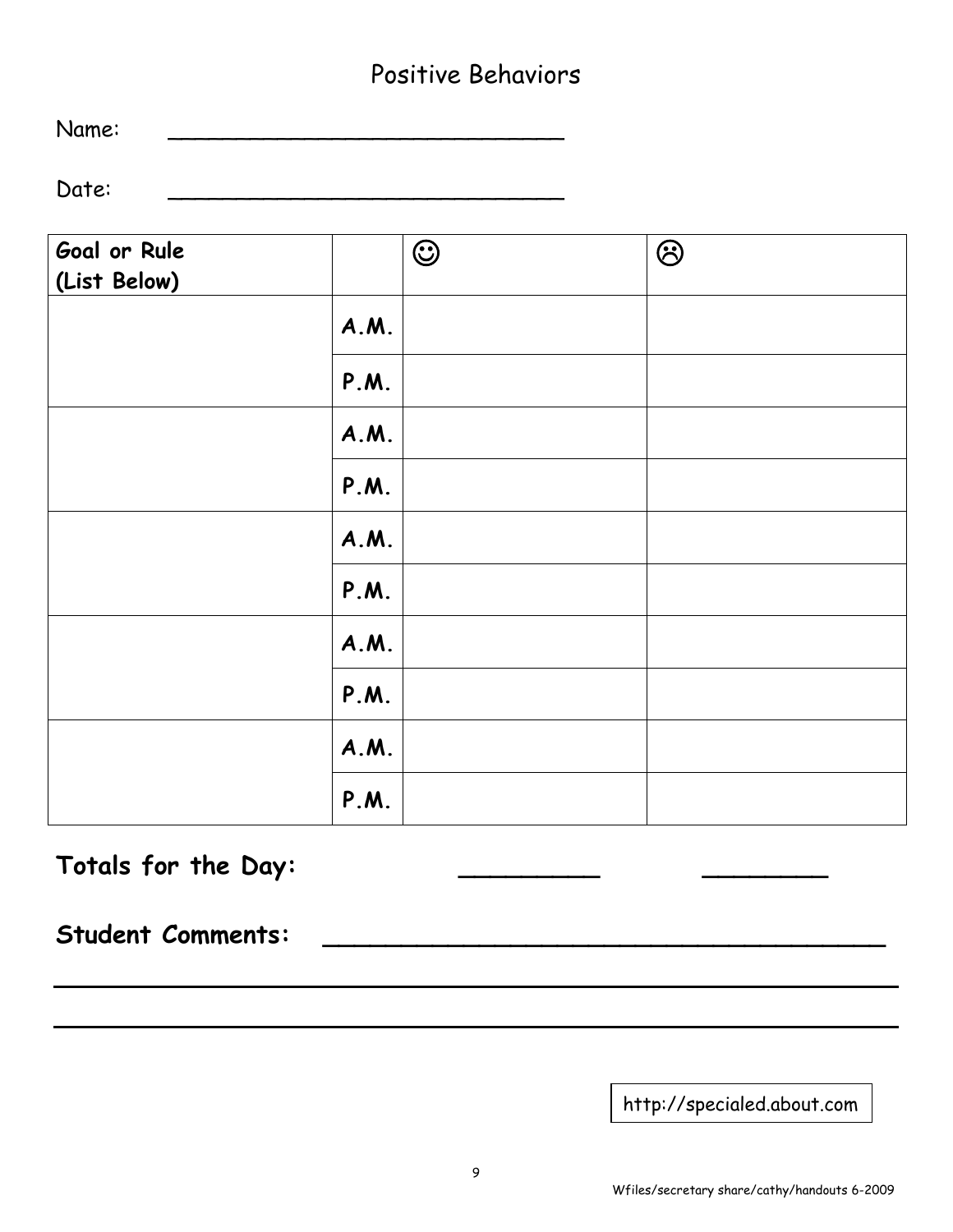#### Today is

|                          | Day | Month      | Date |                 |
|--------------------------|-----|------------|------|-----------------|
| Subject                  |     | Assignment |      | <b>Due</b>      |
| Reading                  |     |            |      | $\Box$ Complete |
| Math                     |     |            |      | $\Box$ Complete |
| <b>SSR</b>               |     |            |      | $\Box$ Complete |
| Language                 |     |            |      | $\Box$ Complete |
| Social<br><b>Studies</b> |     |            |      | $\Box$ Complete |
| Science                  |     |            |      | $\Box$ Complete |
| Spelling                 |     |            |      | $\Box$ Complete |

| <b>Behavior Marks:</b> |                            |
|------------------------|----------------------------|
| Teacher Messages:      | Parent Messages/Signature: |

| 9:10-10:10 Specials | 12:45-1:30 Language |                             | $Green = Great$             | $Blue = Call home$ |
|---------------------|---------------------|-----------------------------|-----------------------------|--------------------|
| 10:15-11:00 Reading | 1:35-1:55           | Recess                      | $Y$ ellow = Warning         | $Red = Room 25/T$  |
| 11:00-11:45 Math    |                     | 2:00-2:45 Social Studies    | Brown $=$ 5 min. off recess | Black = Principal  |
| 11:45-12:05 SSR     | 2:50-3:35           | Science                     | $Pink = 10$ min. off recess |                    |
| 12:05-12:40 Lunch   |                     | 3:35-3:45 Pack up/Dismissal | Orange = Missed recess      |                    |

#### Schedule: Color System: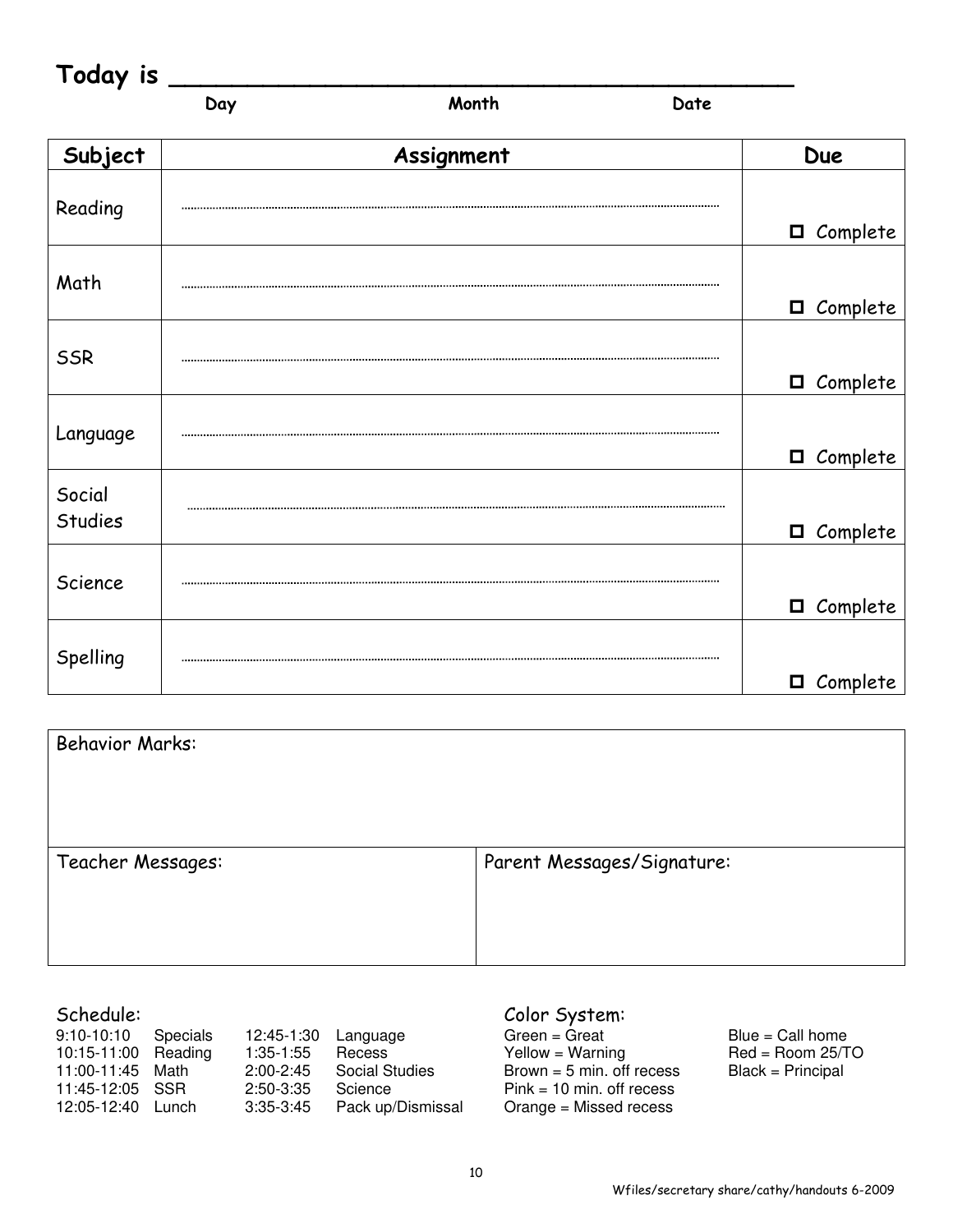